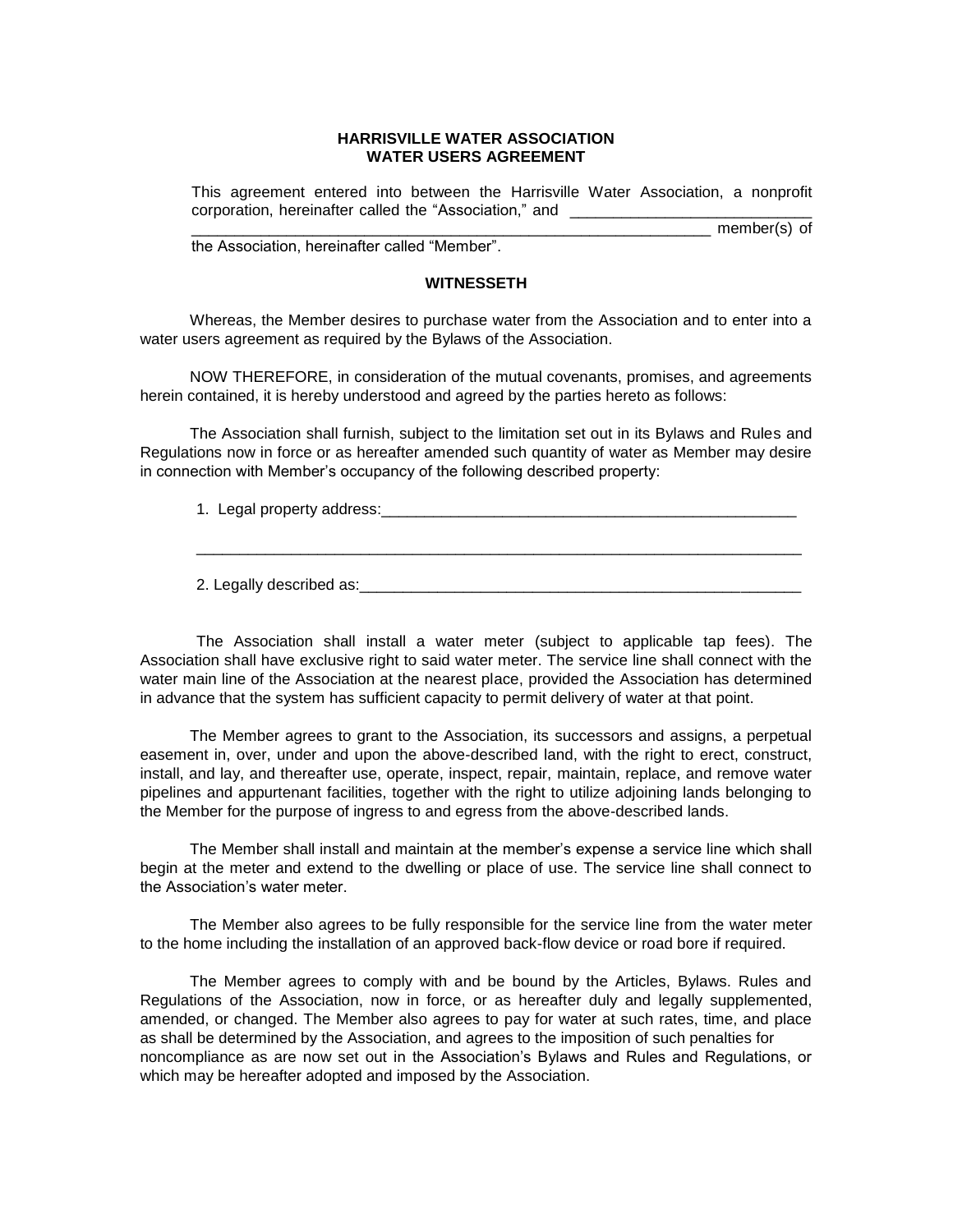The Member agrees to pay a Membership Fee in the amount of \$10.00. The Member agrees to pay applicable Tap Fees and Service Extension Costs including road bore. The Member agrees to pay a deposit in the amount of \$ The event service to the Member is terminated, either voluntarily by the Member, or by the Association for cause, the deposit shall be held and applied by the Association to any unpaid balance then owing on the Member's account. Should the account be fully paid at the time of termination of service to the Member, the deposit shall be refunded by the Association within a reasonable time thereafter.

The Association shall have final authority in any question of location of any service line connection to its water main line; shall determine the allocation of water to Members in the event of a water shortage; and may shut off water to a Member who allows a connection or extension to be made of the member's service line for the purpose of supplying water to another user. In the event the total water supply shall be insufficient to meet all of the needs of the Members, or in the event there is a shortage of water, the Association may prorate the water available among the various Members on such basis as is deemed equitable by the Board of Directors, and may also prescribe a schedule of hours covering use of water for garden purposes by particular Members and require adherence thereto or prohibit the use of water for garden purposes; provided that, if at any time the total water supply shall be insufficient to meet all of the needs of all the Members, the Association must first satisfy all of the needs of all Members for domestic purposes before supplying any water for livestock purposes and must satisfy all the needs of all Members for both domestic and livestock purposes before supplying any water for garden purposes.

The Member agrees that no other present or future source of water will be connected to any water lines served by the Association's waterlines and will disconnect from the present water supply prior to connecting to and switching to the Association's system and shall eliminate their present or future cross-connections in the member's system.

The Member shall connect the service lines to the Association's water meter and shall commence to use water from the system on the date the water is made available, to the Member by the Association. Water charges to the Member shall commence on the date service is made available, regardless of whether the Member connects to the system.

In the event the Member shall breach this contract by refusing or failing, without just cause, to connect a service line to the Association's distribution system as set forth above, the Member agrees to pay the Association a lump sum of \$100 .00 as liquidated damages.

It is expressly understood and agreed by the parties hereto that the said amount is agreed upon as liquidated damages in that a breach by the Member in either of the respects set forth above would be difficult, if not impossible, to prove the amount of such damages. The parties hereto have computed, estimated, and agreed upon said sum in an attempt to make a reasonable forecast of probable actual loss because of the difficulty of estimating with exactness the resulting damages.

The Member agrees that they have followed the guidelines set forth be the State Department of Health regarding onsite wastewater disposal.

The failure of a customer to pay water charges duly imposed shall result in the automatic imposition of the following penalties:

1. Nonpayment within ten days from the due date will be subject to a penalty of twenty

percent of the delinquent account.